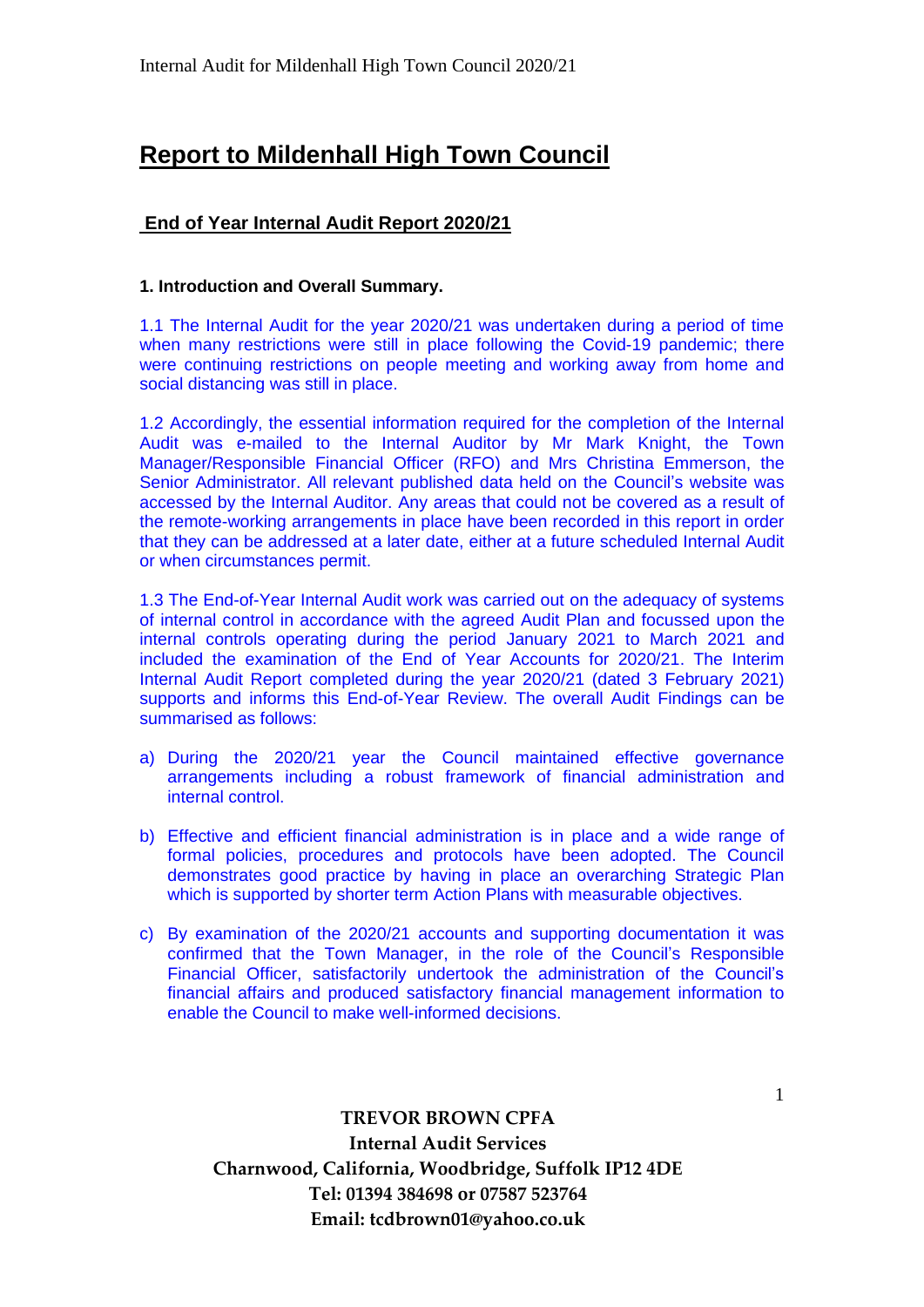d) The Accounts for the 2020/21 year confirm the following:

| Total Income for the year:             | £328,739.55 |
|----------------------------------------|-------------|
| Total Expenditure for the year:        | £332,478.43 |
| <b>Total Reserves at the year-end:</b> | £907.870.75 |

e) The Annual Governance and Accountability Return (AGAR) to the External Auditors, PKF Littlejohn LLP, was examined and the figures listed below were agreed with the Town Manager/RFO for inclusion in Section 2 – The Statement of Accounts 2020/21:

| Box 1: £911,610   |
|-------------------|
| Box 2: £242,623   |
| Box 3: £86,117    |
| Box 4: £183,291   |
| <b>Box 5: £0</b>  |
| Box 6: £149,188   |
| Box 7: £907,871   |
| Box 8: £911,927   |
| Box 9: £1,699,974 |
| <b>Box 10: £0</b> |
|                   |

- f) Sections One and Two of the AGAR are to be approved and signed at a forthcoming meeting of the Council. The Internal Auditor has completed the Annual Internal Audit Report 2020/21 within the AGAR.
- g) This Internal Audit Report has been reviewed and agreed with the Town Manager/RFO and all significant matters arising from the Internal Audit work have been discussed with him. No formal recommendations are being put forward in this Report.

Details of this End-of-Year Internal Audit review are recorded below.

**2. Governance, Standing Orders, Financial Regulations and other Regulatory matters** *(examination of Standing Orders, Financial Regulations, Code of Conduct, Formal Policies and Procedures, Tenders where relevant. Acting within the legal framework, including Data Protection legislation).*

2.1 The Council's **overall Governance arrangements,** including Standing Orders, Financial Regulations and other Regulatory matters, were examined in detail during the Interim Internal Audit Review in January 2021 and were found to be of a high standard. During the period January 2021 to March 2021 the Town Manager/RFO continued to undertake responsibilities given to him under an Emergency Scheme of Delegation during the Covid-19 pandemic.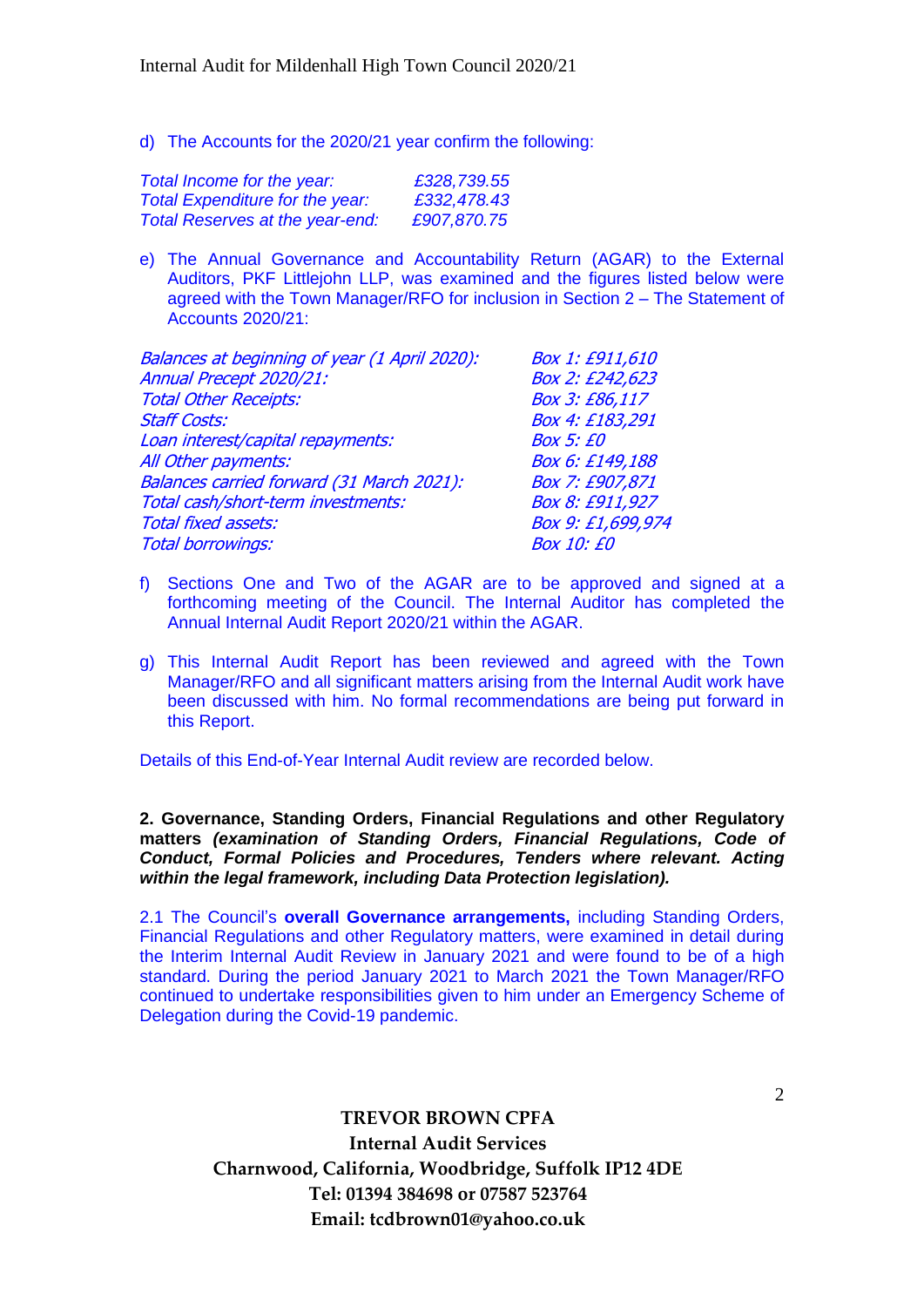2.2 The Interim Report also confirmed that the Council maintains a 3-Year Strategic Plan, an overarching document which informs and directs the Action Plans which operate under the high-level document and are reviewed at meetings of the Council. The General Power of Competence was being correctly applied. Standing Orders and Financial Regulations are in place.

2.3 The Council demonstrates good governance practice through the adoption and regular review of a wide range of **Policies, Procedures and Protocols**. The Town Manager/RFO maintains a schedule for the review of existing policies and puts forward recommendations for any new policies that may be required. Under this Policy review process, the Council reviewed and approved the following during 2020/21:

Complaints Policy, Safeguarding Policy and the Lone Working Policy (25 June 2020); Accessibility Policy and the Full Council Functions Policy (24 September 2020); the Environment Statement and Policy and Biodiversity Policy (28 January 2021); the Media Relations Policy (25 February 2021); Earmarked Reserves Policy and Investment Strategy Policy (25 March 2021).

2.4 The Council is **Registered with the Information Commissioner's Office** (ICO) as a Fee Payer/Data Controller for the provision of council services under current Data Protection legislation (Registration Z9240936 refers, expiring 1 December 2021). Documentation has been adopted by the Council to assist compliance with the General Data Protection Regulations (GDPR). The Establishment and Policy Committee received an up-date on GDPR compliance at its meeting on 3 September 2020 (and noted by Full Council on 24 September 2020).

2.5 The **Minutes** of the Council and its Committees are well presented and provide clear evidence of the decisions taken by the Council and its Committees in the year.

#### **3. Accounting Procedures and Proper Book-keeping** *(examination of entries in the Cashbook, regular reconciliations, supporting vouchers, invoices and receipts and VAT accounting).*

3.1 The **Edge Accounting System** continues to satisfactorily maintain the Council's Income and Expenditure accounting system. The accounting information is well referenced and overall provides a good audit trail to the supporting documentation. The data recorded provides good evidence in support of the income and expenditure in the year and has acted as the basis for the completion of the End-of-Year Accounts and the 2020/21 Annual Governance and Accountability Return (AGAR).

3.2 Comprehensive financial reports are being produced from the Edge system, both for internal use by staff and for formal presentation to Councillors. The adequacy of the financial data presented to Council was test checked during the Interim Internal Audit Report in January 2021 and the position was found to be satisfactory.

3.3 The Interim Internal Audit focused upon the Edge accounting system data as at 31 December 2020. This End-of-Year Internal Audit necessarily focussed upon the

3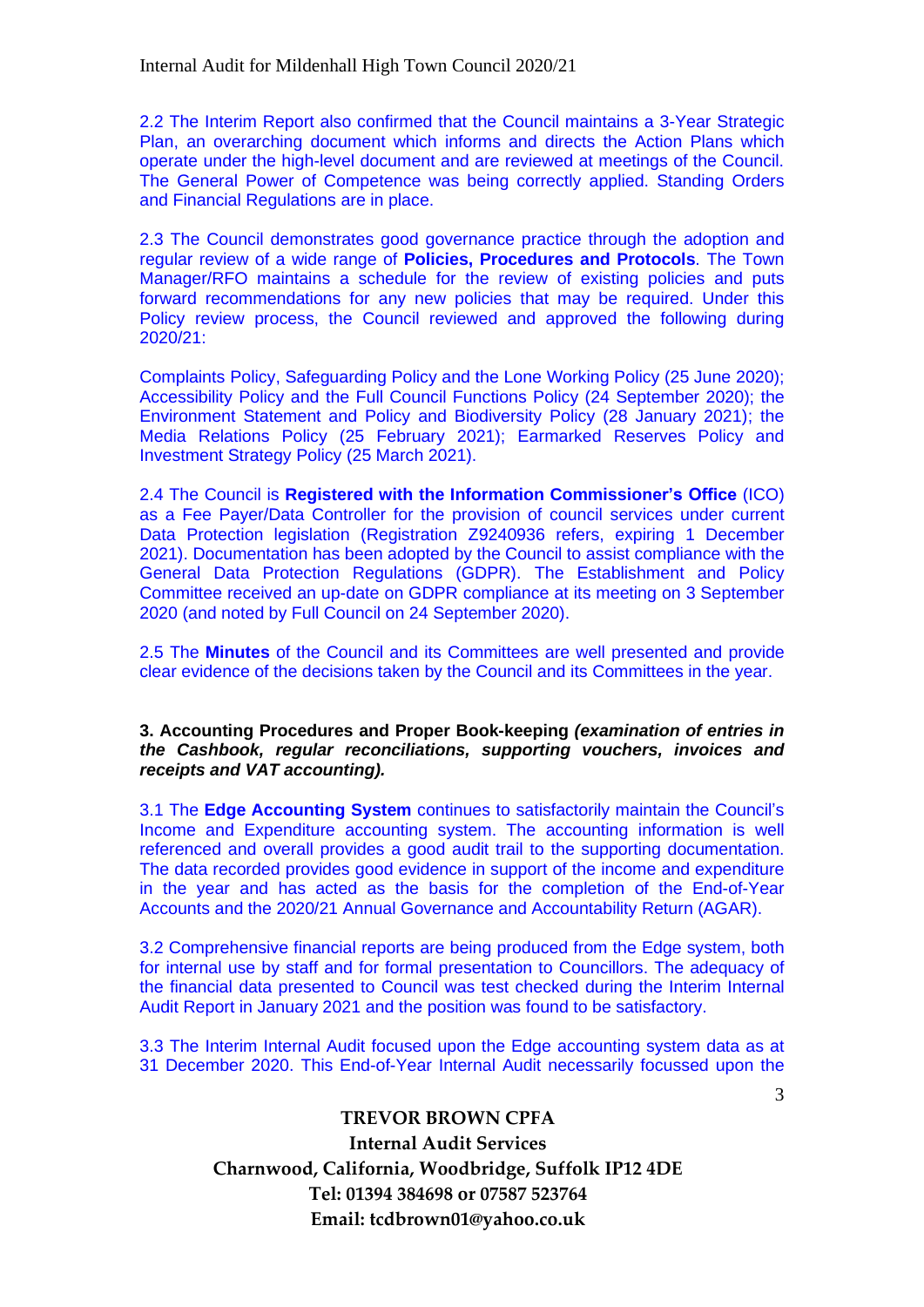Income and Expenditure Account, Balance Sheet and Reconciled Bank Statements as at 31 March 2021 in order that correct and complete information and data was available to complete the 2020/21 AGAR.

3.4 The Town Manager/RFO and the Senior Administrator are the designated 'system administrators' to the Edge system with unrestricted access to all functions and are able to access and operate the core elements of the system, make necessary up-dates and generate reports. The Administration Assistant has partial access to the Edge system.

3.5 The Senior Administrator received the support and the assistance of the Edge Support Team to close the 2020/21 Accounts and achieve a correctly balanced Bank Reconciliation as at 31 March 2021. The previous Internal Audit Report had recommended that all staff who are responsible for undertaking essential tasks within the Edge Accounting System should be provided with appropriate formal training in the operation of the System in order to ensure that there is adequate knowledge and expertise in all aspects of the accounting system being used by the Council. The Town Manager/RFO confirmed that the staff training options are currently being examined.

3.6 VAT payments are tracked and identified within the Edge accounting system and can be used effectively for reclaims to HMRC. The Town Manager/RFO confirmed that Quarterly re-claims for VAT paid are submitted to HMRC. The VAT re-claim for the period 1 January 2021 to 31 March 2021 was being prepared at the time of the audit.

3.7 The Cashbook Payments List and the Receipts List are well referenced and overall provide an adequate audit trail to the Bank Statements and the accounting information provided by the Town Manager/RFO to the Council.

3.8 In view of the Internal Audit being conducted remotely/electronically, the supporting vouchers, invoices and receipts were not examined and a sample of the 2020/21 transactions can be undertaken at the next internal audit undertaken at the Council's offices.

#### **4. Bank Reconciliation** *(Regularly completed and cash books reconcile with bank statements).*

4.1 Bank Reconciliations are carried out for each account on a monthly basis. The Edge accounting system generates the accounting information to reconcile with bank statements.

4.2 The Council has a standing agenda item to receive and note Bank Reconciliations each month. Due to the timing of the meetings the reconciliation may necessarily be some weeks behind the date of the meeting.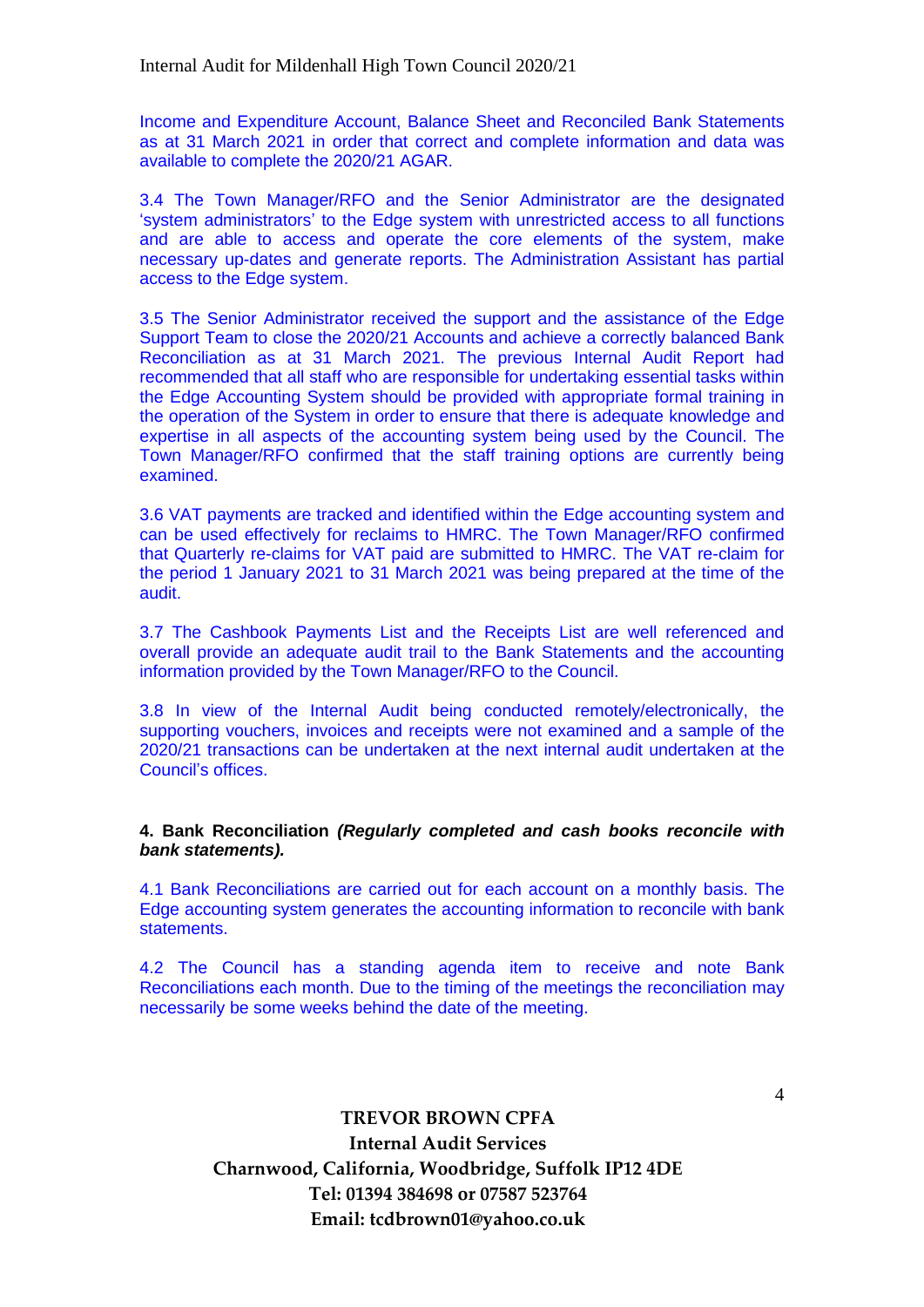4.3 At its meeting on 25 June 2020 the Council agreed that some old bank accounts which have gone unused for some years and had a nil balance will be closed down and deleted from the chart of accounts.

4.4 The Council's End-of-Year Accounts have been reconciled to the Council's Bank Statements. For ease of reference, the Council's **Bank Reconciliation as at 31 March 2021 and entries in Box 7 and Box 8 of the AGAR can be displayed as follows:**

| Account Balance at 1 April 2020 (b/f): Box 1 2020/21 AGAR<br>Add Income in the year 2020/21:<br>Deduct Expenditure in the year 2020/21: | 911,609.63<br>328,739.55<br>332,478.43 |
|-----------------------------------------------------------------------------------------------------------------------------------------|----------------------------------------|
| Account Balance at 31 March 2021 (c/f): Box 7 2020/21 AGAR                                                                              | 907,870.75                             |
| <b>Represented By:</b>                                                                                                                  |                                        |
| Lloyds Treasurer's A/C (Salaries & Wages)                                                                                               | 2,180.16                               |
| <b>Lloyds Business Instant Access</b>                                                                                                   | 432,572.07                             |
| <b>Lloyds Current Account</b>                                                                                                           | 43,314.41                              |
| 95 Day Notice Investment                                                                                                                | 251,586.95                             |
| 32 Day Notice Investment                                                                                                                | 182,073.84                             |
| <b>Petty Cash A/C</b>                                                                                                                   | 200.00                                 |
| Bank Balance at 31 March 2021: Box 8 2020/21 AGAR                                                                                       | 911,927.43                             |

#### *Reconciliation between Box 7 and Box 8:*

| $Box 7$ : |                                                                     |                    | 907,870.75 |
|-----------|---------------------------------------------------------------------|--------------------|------------|
|           | Less: VAT Recoverable:<br>Debtors:<br>Payments in Advance: 2,643.13 | 214.29<br>2,379.03 | 5,236.45   |
| Add:      | Creditors:                                                          |                    | 9,293.13   |
| Box 8:    |                                                                     |                    | 911,927.43 |
|           |                                                                     |                    |            |

**TREVOR BROWN CPFA**

**Internal Audit Services Charnwood, California, Woodbridge, Suffolk IP12 4DE Tel: 01394 384698 or 07587 523764 Email: tcdbrown01@yahoo.co.uk**

5

 *£*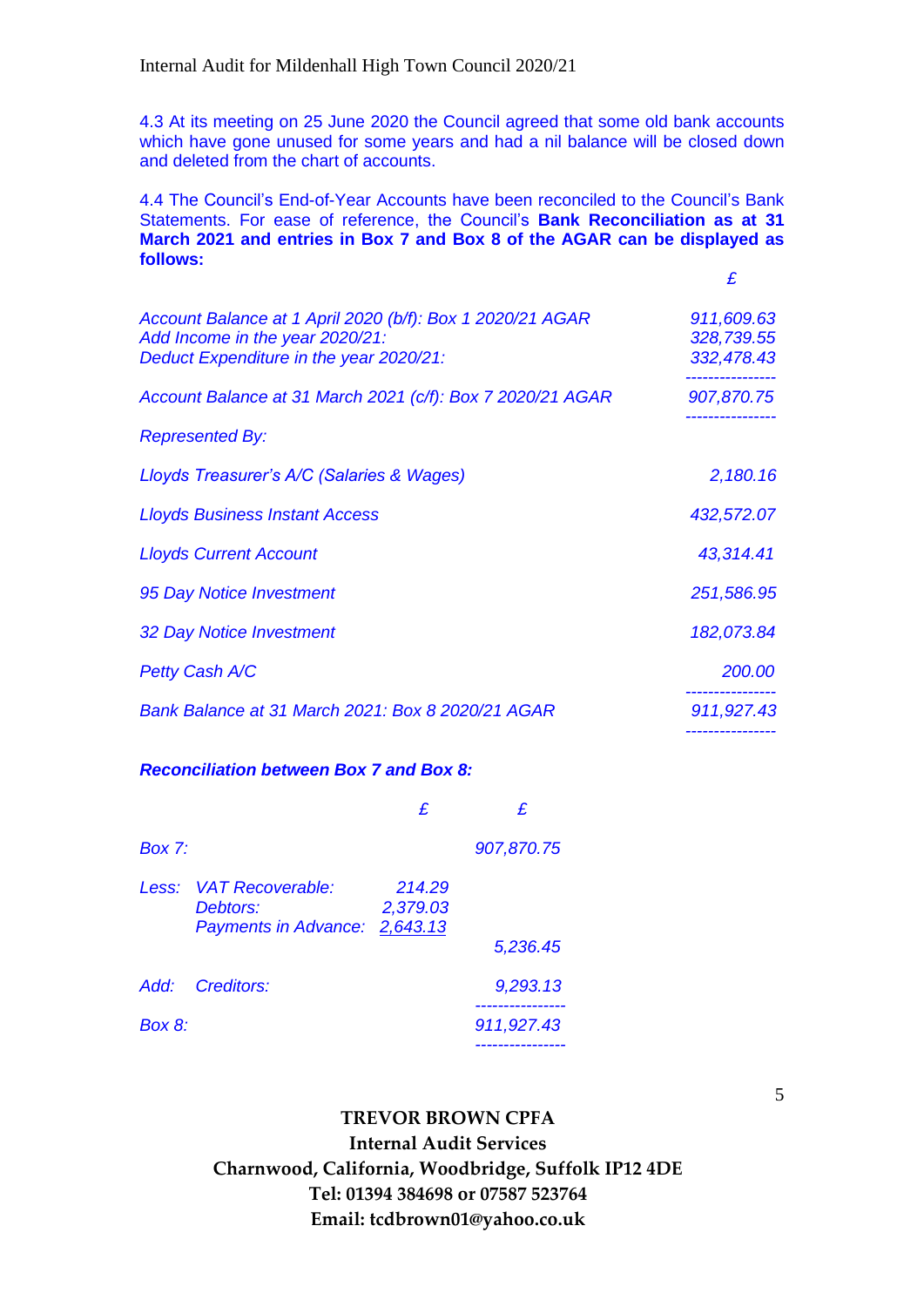**5. Year End procedures** *(Regarding accounting procedures used and can be followed through from working papers to final documents. Verifying sample payments and income. Checking creditors and debtors where appropriate).*

5.1 End-of-Year accounts are prepared on an Income and Expenditure basis and were in good order. Sample audit trails were undertaken and were found to be in order.

5.2 The Income and Expenditure Account and Balance Sheet were examined in detail and queries arising from the review were resolved with the Town Manager/RFO and Senior Administrator.

5.3 A **Statement of Variances** (explaining significant differences in receipts and payments between the years 2019/20 and 2020/21) was being prepared by the Senior Administrator at the time of the Internal Audit. The Statement has to be submitted to the External Auditors and published on the Council's website.

5.4 The **Outstanding Debtors List** (totalling £2,379.03) and the **Outstanding Creditors List** (totalling £9,293.13) as at 31 March 2021 were examined and confirmed as correctly recorded in the Balance Sheet. The amount of £214.29 VAT due to the Council as at 31 March 2021 was found to be correctly recorded in the Balance Sheet. The Advance Payments List as at 31 March 2021 was also examined and the Senior Administrator advised that the amount of £2,643.13 primarily related to a spread prepayment relating to WPS Insurance.

## **6. Budgetary controls** *(Verification of the budgetary process with reference to Council Minutes and supporting documents).*

Precept 2020/21: £242,623

Precept 2021/22: £231,250

6.1 The Draft **Budget for 2020/21** was considered by the Council at its meeting on 28 November 2019 and formal approval given to the Final Budget and Precept of £242,623 at the meeting on 12 December 2019. The precept decision and amount has been clearly Minuted (Minute 166 refers). The Budget was well prepared with detailed estimates of income and expenditure and balances to ensure Councillors had sufficient information to make informed decisions.

6.2 The estimates for the year 2020/21 were used effectively for financial control and budgetary control purposes. The Council receives Quarterly Budget Monitoring Reports detailing all receipts and payments compared to budgets. The Budget Reports were examined by the Internal Auditor and were found to be comprehensive, well-constructed and informative.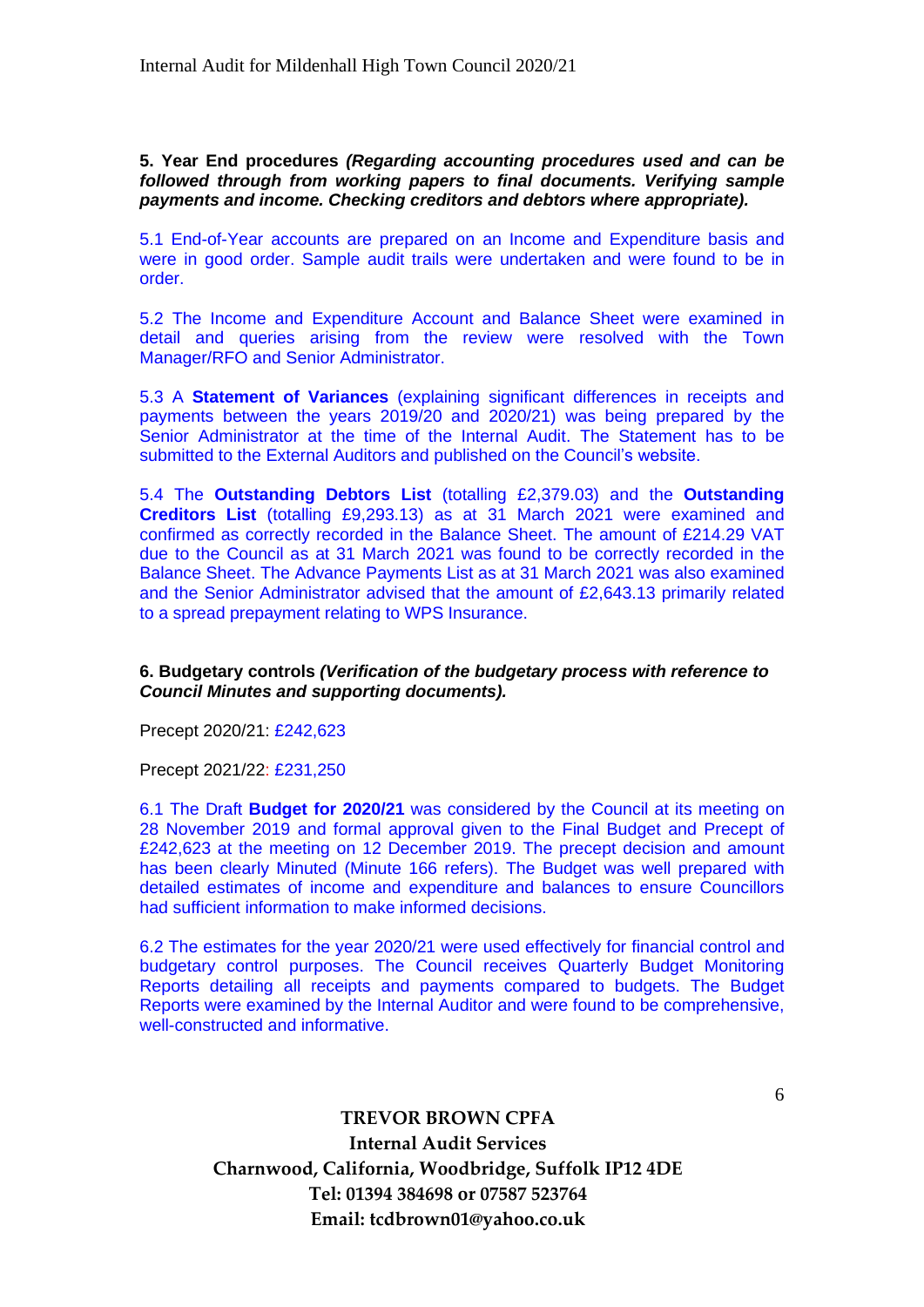6.3 The **Draft Budget for 2021/22** was considered by the Council on 26 November 2020 and again on 10 December 2020, with the Final Budget and Precept for the year 2021/22 to be set following West Suffolk Council making available the tax base for the year. The tax base was released on 16 December 2020, and a Precept Request of £231,250 put forward to achieve a 0% increase to the taxpayer in 2021/22. The Town Manager/RFO reported to the Council on 28 January 2021 that this would lead to a shortfall of £40,775, which would be met from a £23,840 underspend from the 2019/20 year, any underspends in 2020/21 or contingency reserves. The Council noted that a Local Council Tax Support Grant of £5,404, payable in April 2021, would be received from West Suffolk Council, reflecting the council tax relief caseload within the area of the Town Council.

6.4 The Town Manager/RFO ensures that the Council is aware of its responsibilities and commitments and the need for forward planning and adequate reserves. The Town Manager/RFO undertook an investment review aimed to rationalise unallocated monies and invest them in a limited access account to gain interest. The **Investment Strategy** document was considered and ratified at the Full Council meeting on 25 June 2020.

6.5 A **Financial Reserves Management Policy** is in place, having been considered and adopted by the Council on 25 June 2020. As the level of General Reserves is a matter of judgement, the Policy does not prescribe a blanket level other than maintaining a balance no less than £80,000.00 or monies considered to be adequate for 9 months running costs of the Council. A copy of the Policy has been published on the Council's website. The Policy is programmed for review no later than March 2022.

6.6 The level of Overall Reserves as at 31 March 2021 amounted to £907,871, of which £685,960 had been recorded as Earmarked Reserves.

6.7 The General Reserves (Overall Reserves less Earmarked Reserves) total £221,911 and consist of the Contingency Running Costs Reserve (£219,933) and a General Fund (£1,978). This is in accordance with the Council's Financial Reserves Management Policy and is in line with the position put forward by the Joint Panel on Accountability and Governance (JPAG) Proper Practices Guide (Item 5.32 refers) that non-earmarked revenue reserves should usually be between three and twelve months of Net Revenue Expenditure (in effect, of the Precept less any loan repayments).

6.8 As at 31 March 2021, the Council's Overall Reserves were sufficient to meet, within reason, any unforeseen items of expense that may occur.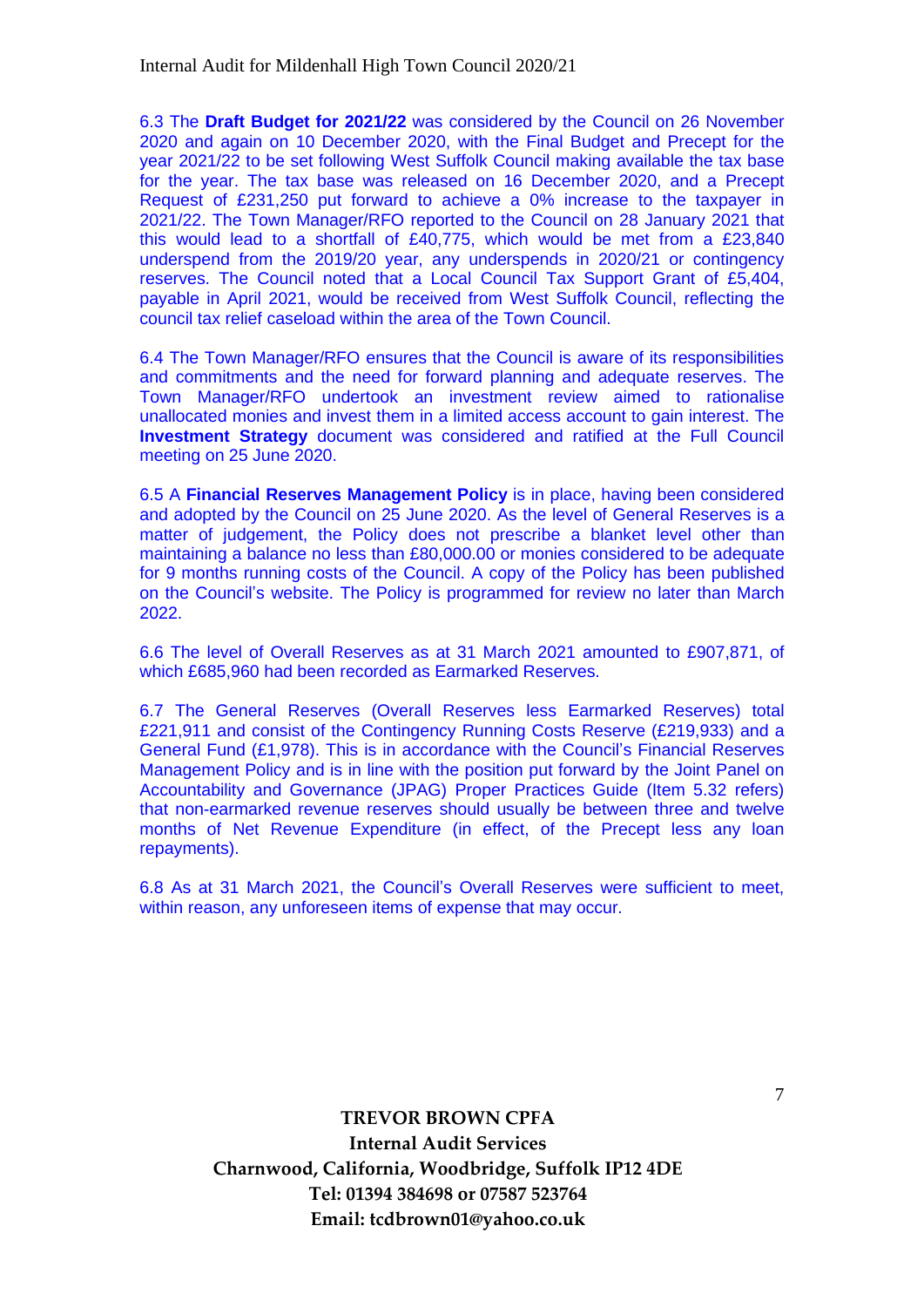**7. Internal Financial Controls, Payments Controls and Audit Procedures**  *(Confirmation that the Council has satisfactory internal financial controls in place for making payments with adequate documentation to support/evidence payments made. Any previous audit recommendations implemented).*

7.1 The Town Manager/RFO provides comprehensive financial reports to Council meetings and ensures that Councillors are provided with adequate financial information and advice to enable them to make informed decisions.

7.2 At each meeting the Council receives and authorises a list of payments made since the last meeting and a list of any additional payments due to be made.

7.3 In addition, in order that the Internal Auditor can make the appropriate affirmations in the Annual Internal Audit Report in the AGAR 2020/21, the Town Manager/RFO confirmed that:

- (a) Invoices/vouchers for payment are signed or initialled by the nominated signatories in confirmation of the payment being correctly made. The Town Manager presents a Payments Sheet to the Full Council every month but due to the pandemic the actual signing is completed a few days later, having been authorised at the meeting. The current procedure is due to change from May 2021 when virtual meetings are no longer allowed and all signatures will be obtained at the meeting.
- (b) Cheque Book counterfoils are initialled by the signatories in accordance with the requirements of the Council's Financial Regulations.
- (c) cheque numbers are noted on the paid invoices/vouchers to assist the verification of the payment.

7.4 As electronic payments are being made, the Town Manager/RFO also confirmed to Internal Audit that:

- (a) The Town Manager/RFO and Senior Administrator are the Service Administrators who initiate payments made through electronic means/internet banking, which are then authorised by two Councillors before payment is released.
- (b) The Internet Banking payment confirmation is attached to the appropriate invoice.
- (c) Nominated Councillors have been specifically authorised to approve transactions generated by the Town Manager/RFO and Senior Administrator. The Council has approved four signatories. The approval of signatories is undertaken annually at the Annual Town Council Meeting.
- (d) The procedure for electronic payments is documented in the Council's Financial Regulations.

7.5 In view of the Internal Audit being conducted remotely/electronically, some detailed payment controls (such as verifying that the Internet Banking payment

8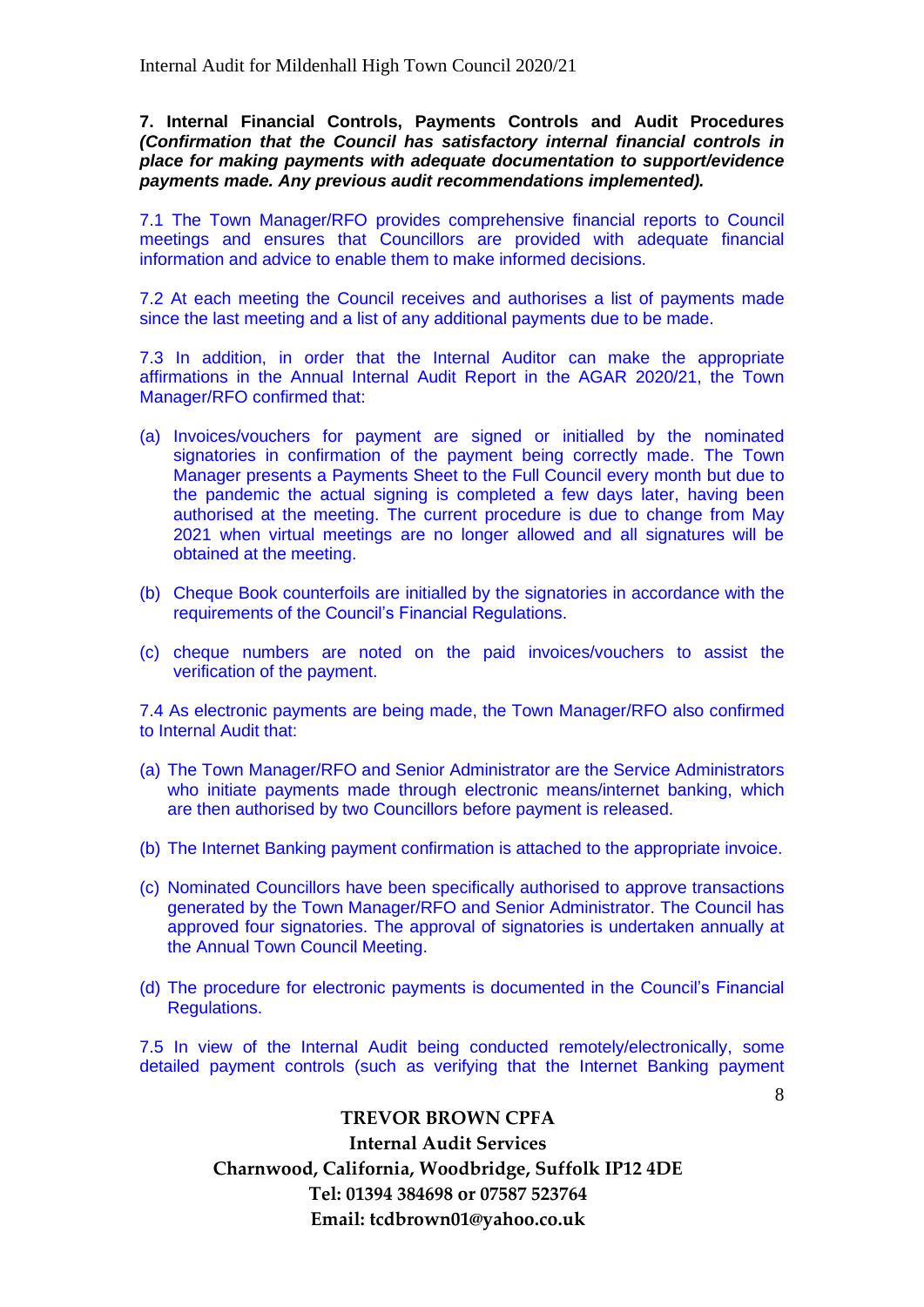confirmation is attached to the appropriate invoice) were not examined; verification can be made at the next internal audit undertaken at the Council's offices.

7.6 The Internal Audit report for the previous year (2019/20) was considered and adopted by the Council at its meeting on 30 July 2020.

7.7 The Internal Auditor for the 2020/21 was appointed by the Council at its meeting on 30 July 2020 and was charged to undertake an Interim Internal Audit and an Endof-Year Internal Audit during the 2020/21 year of account. The Interim Internal Audit Report for 2020/21 was considered and approved by the Council at its meeting on 25 February 2021. The Town Manager has confirmed that the three recommendations put forward in the report were accepted by the Council:

*R1: In the interests of transparency and for the benefit of the local community, the Council should always ensure that Minutes of Council and Committee meetings are publicly available, and published on the Council's website, as soon as practicably possible after each meeting.* (This is being addressed by the Town Manager).

*R2: All staff who are responsible for undertaking essential tasks within the Edge Accounting System should be provided with appropriate formal training in the operation of the System in order to ensure that there is adequate knowledge and expertise in all aspects of the accounting system being used by the Council.* (This is being addressed by the Town Manager).

*R3: To meet good practice and in the interests of transparency the Council should consider including the Lists of Payments and Receipts in the Minutes of the Council (possibly as an appendix) to evidence the Payments reported to and ratified by the Council and the Receipts reported to and noted by the Council.* (This is being addressed by the Town Manager).

#### **8. Payroll Controls (***PAYE and NIC in place; compliant with HMRC procedures; records relating to contracts of employment).*

8.1 PAYE is operated in-house through the IRIS payroll management system in accordance with HMRC regulations. Regular payments have been made to HMRC and detailed pay slips are produced.

8.2 The Interim Internal Audit in January 2021 undertook sample checks on the September 2020 and December 2020 payroll. It was confirmed that the Town Manager/RFO was paid at NJC Local Government Services SCP 32 and the Senior Administrator at SCP 14. The 2020/21 NJC salary award was put in place from the September 2020 salary payment with the correct amount of back pay to 1 April 2020 being applied. Payments to other staff for the months of September 2020 and December 2020 were confirmed, including the amount of back pay to 1 April 2020 which applied following the 2020/21 NJC award.

8.3 This End of Year Internal Audit undertook similar sample checks on the March 2021 payroll and found all to be in order.

9

## **TREVOR BROWN CPFA**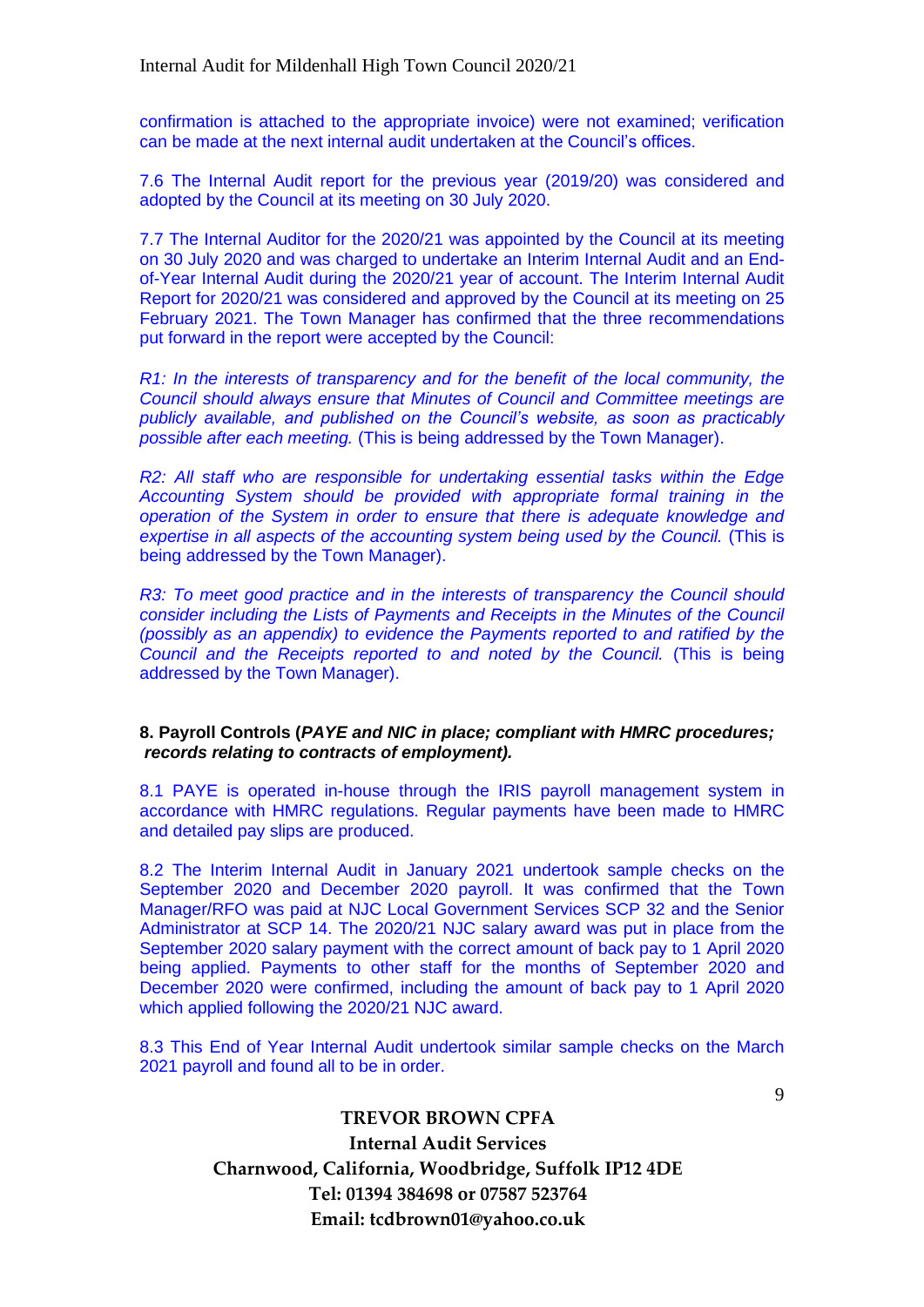8.4 With regard to the legislation relating to workplace pensions, the Pensions Regulator confirmed on 27 September 2019 that the Council had completed a redeclaration of compliance under the Pensions Act 2008. (The re-declaration of compliance confirms to the Pensions Regulator that the Council complies with its duties as an employer and has to be completed every three years).

#### **9. Petty Cash and use of Payment Cards/Credit Cards** *(Associated books and formally agreed systems in place).*

9.1 The Internal Auditor is charged to examine the Petty Cash accounting controls as part of the Annual Governance and Accountability Return (AGAR) certification work.

9.2 A Petty Cash float of £200 is maintained and is recorded in the overall 'Cash in Hand and at Bank' in the Bank Reconciliation as at 31 March 2021. The Senior Administrator confirmed to the Internal Auditor that only small amounts of Petty Cash were used in the year of account due to the pandemic, receipts/vouchers were held for each item of expenditure and expenditure is reported to the Council alongside all other payments. The Senior Administrator confirmed that the Petty Cash is being held securely. As the Internal Audit was having to be undertaken remotely the individual Petty Cash transactions were not examined.

9.3 The Town Manager/RFO confirmed that the Council holds a Payments Card and that it is used solely by himself in accordance with Financial Regulations item 6.18. Expenditure is reported to the Council alongside all other payments. There is a limit of £500 which the Town Manager/RFO can spend without prior authorisation in case of an emergency or if an urgent situation needs to be addressed.

#### **10. Income Controls** *(regarding sums received from Precept, Grants, Loans and other income including credit control mechanisms).*

10.1 The Interim Internal Audit in January 2021 examined in detail the **Fees and Charges for the year 2020/21** and confirmed that Allotment Rents, Cemetery Fees, room hire charge for the Jubilee Centre and hire fees for the Jubilee Field were agreed by the Amenities and Operations Committee at its meeting on 4 November 2019 under its Pricing Review for all Council facilities.

10.2 The Town Manager/RFO presents reports to the Council on income received. The Council noted on 29 October 2020 that the loss of income during the Covid-19 pandemic would be absorbed by underspends in other areas of the budget and from contingency reserves.

10.3 The Council receives income from **Allotments** from two sites, 32 plots at Riverside and 19 at Lark Road. At its meeting on 4 November 2019 the Amenities and Operations Committee considered and agreed increases for allotments at both sites to apply from April 2020. A manual Allotments Register is maintained for the control and administration of the allotments plots with details of financial transactions

10

# **TREVOR BROWN CPFA**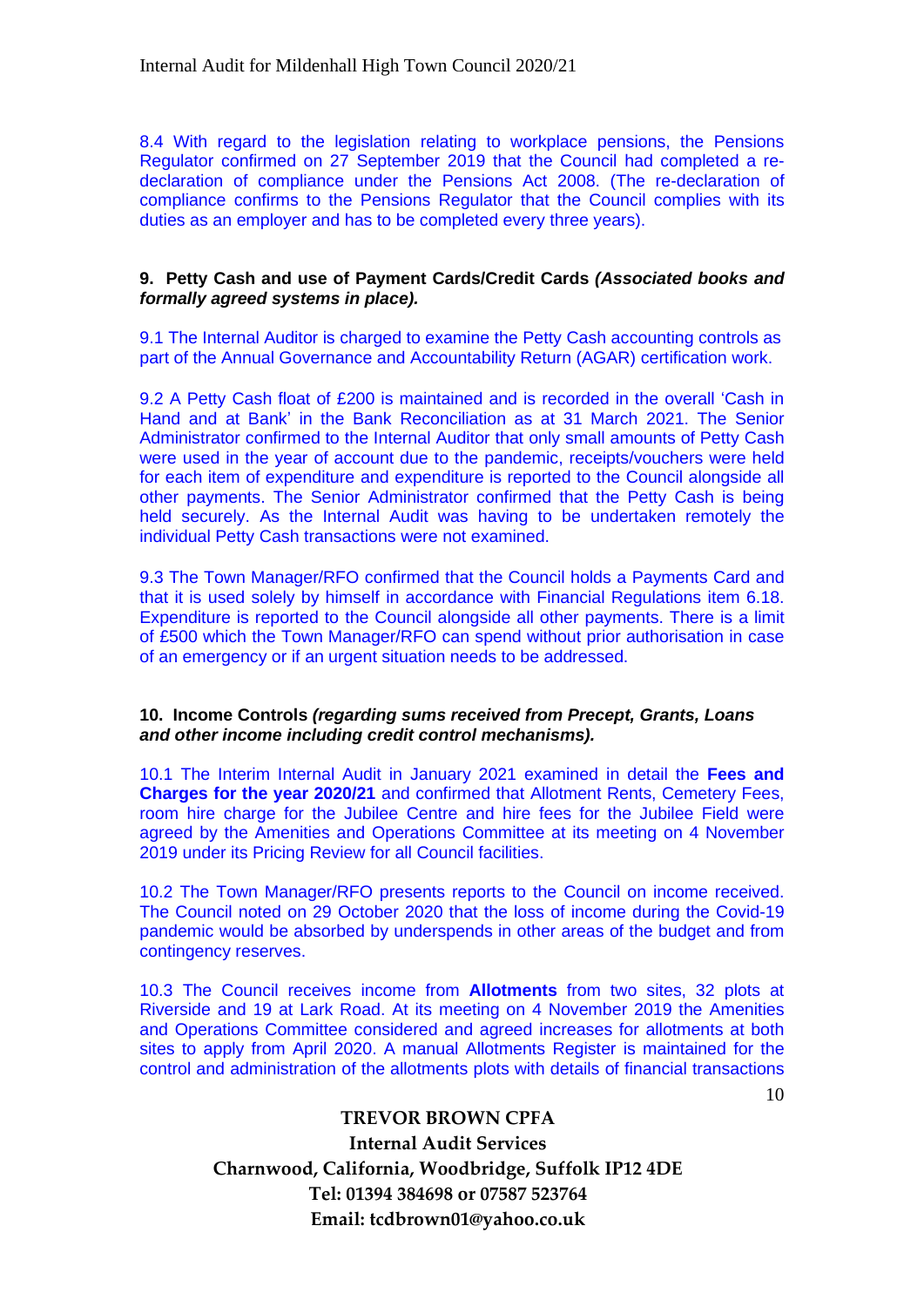being transferred onto the Edge Accounting System from which a Transaction List is produced. The Transaction List for Allotments Income is detailed and well referenced to support the income recorded in the year. A total of £2,194.14 is recorded for Allotment Income in the 2020/21 year (an increase from the £1,954.17 recorded as Allotment Income in the 2019/20 year).

10.4 The **Register of Burials and Interments** is maintained manually and from which information is transferred onto the Edge Accounting System. Burial Fees were reviewed by the Amenities and Operations Committee on 4 November 2019. The Committee agreed a 3% increase on all cemetery fees, with a full review to take place once the extension project had been completed. The total amount of Cemetery Income recorded in 2020/21 amounted to £12,297.00 (£6,072.00 in the 2019/20 year).

10.5 The Transaction List for Burials is maintained in the Edge Accounting System and provides detailed information regarding each transaction, including date of invoice, date the income was received, the receipt reference and includes fees received for interments, exclusive rights and memorials.

10.6 The Council also operates a **Lettings Service** to a wide range of local organisations, groups and individuals. A Transaction List for Lettings Income for the Jubilee Centre and the Jubilee Field is maintained and includes information regarding the transaction, date of invoice, date the income was received, the VAT element charged and the receipt reference. Income was, of course, impacted significantly by the pandemic During the 2020/21 year the Jubilee Centre Income is recorded as £44,589 (£62,070 in 2019/20), Jubilee Fields £1,690 (£4,293 in 2019/20) and Pavilion Income £13,449 (£15,999 in 2019/20).

10.7 At its meeting on 24 September 2020 the Council agreed that all fees for services for the 2021/22 year would be frozen other than those relating to fair hirers (increased to £250 per visit) and Lark Road Allotments (half-plots to be reduced to £20).

10.8 The Council continues to demonstrate good financial practice by periodically reviewing the sums owed to the Council. The Town Manager/RFO presents the Council with Lists of Current Debtors, which are formally noted by the Council.

**11. Internal Control and the Management of Risk** *(Review by Council of the effectiveness of internal controls, including risk assessment, and Minuted accordingly).*

11.1 At its meeting on 25 June 2020 the Council considered and agreed to adopt the **Risk Management Policy** following the recommendation from the Establishment and Policy Committee.

11.2 At the meeting held on 30 July 2020 the Council considered and adopted the **Financial Risk Assessments and Statement of Internal Controls** without amendment. The documentation is comprehensive and identifies the financial risks

## **TREVOR BROWN CPFA**

**Internal Audit Services Charnwood, California, Woodbridge, Suffolk IP12 4DE Tel: 01394 384698 or 07587 523764 Email: tcdbrown01@yahoo.co.uk**

11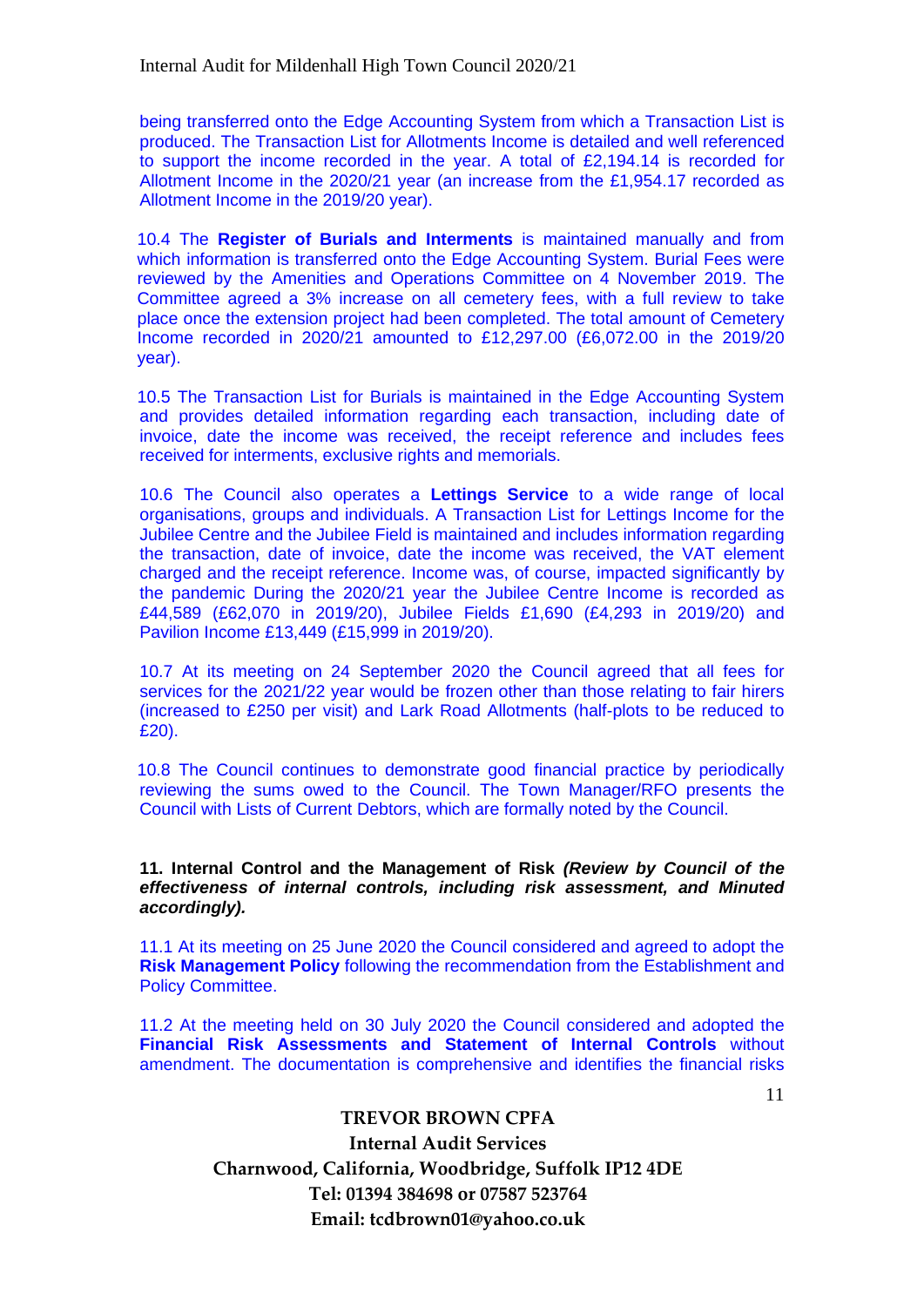faced by the Council and the action in place to mitigate those risks. The Council considered and adopted the amended Financial Risk Assessments and Statement of Internal Controls at its meeting on 25 March 2021.

11.3 The Council accordingly fully complied with Regulation 4 of the Accounts and Audit Regulations 2015 which requires a review by the Full Council at least once a year of the effectiveness of the Council's system of internal control, including the arrangements for the management of risk, with the review suitably Minuted.

11.4 The Council uses the LCRS Risk Management Software system as a risk management tool. The Town Manager/RFO presents the **LCRS Action Plan/Risk Assessment Report** to Full Council on a quarterly basis to ensure Councillors are fully appraised of all the risks for which they are responsible.

11.5 As part of its Risk Management responsibilities, the Establishment and Policy Committee considered, and agreed to recommend adoption to Full Council, a Health and Safety Policy. It was noted that the document may require continuing updates as further advice is received from the Health and Safety contractor as work progresses.

11.6 An important area of risk management within local councils concerns the adequate **maintenance of play equipment.** The Amenities and Operations Committee is responsible for over-seeing the maintenance and management of the play area and receives reports on Playground Inspection Reports. Free monthly inspections were carried out by West Suffolk Council in 2020/21. The Town Manager/RFO reported to the Committee on 15 February 2021 that the free inspections are due to continue until March 2022, after which they would become a paid service.

11.7 Insurance was in place for the year of account, the Council having renewed the cover with WPS under a 3-year long-term agreement. The Interim Internal Audit dated 3 February 2021 reported that the cover for Employer's Liability stood at £10m, Public Liability at £15m. and the Employee/Councillor Dishonesty (Fidelity Guarantee) cover at £1.5m (and meets the current recommended guidelines, which provide that the Fidelity Guarantee cover should be at least the sum of the year-end balances plus 50% of the precept/grants received).

#### **12. Assets Controls** *(Inspection of asset register and checks on existence of assets; recording of fixed asset valuations; cross checking on insurance cover).*

12.1 A comprehensive review of the Asset Register was undertaken by the Town Manager/RFO and the Senior Administrator during 2019/20 to secure a step-change improvement in the recording of the assets and their valuation. A revised, up-dated Asset Register was received by the Council at its meeting on 25 June 2020. The Register records a description of each asset owned by the Council, its location, purchase value (where known) and insurance value.

12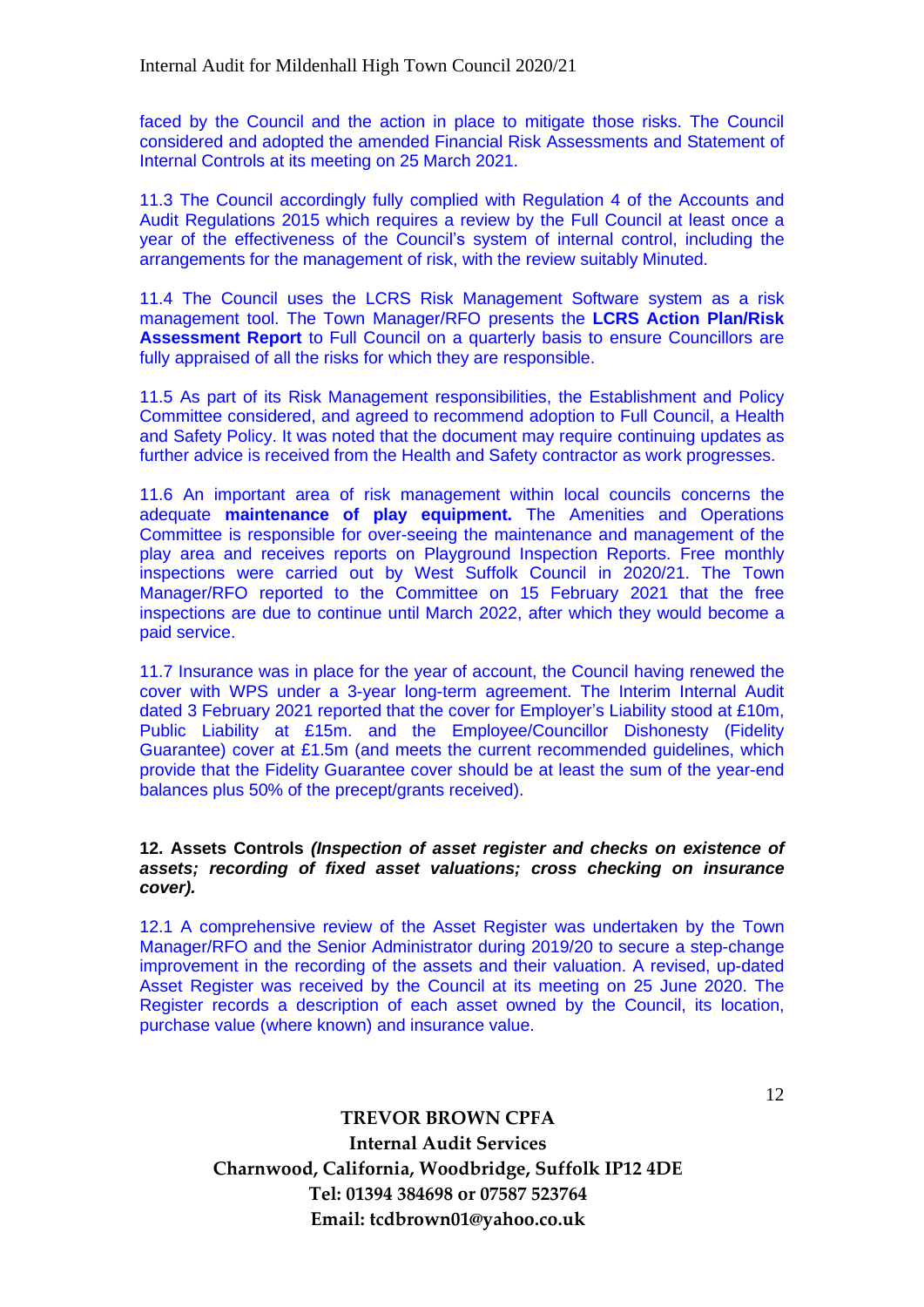12.2 The Register was reviewed by the Council at its meeting on 25 February 2021 and amendments agreed.

12.3 The Register as at 31 March 2021 displays a value of £1,699,974 that has been placed in Box 9 of the 2020/21 AGAR. The value is an increase of £536,674 from the value reported in the 2019/20 AGAR. The Town Manager/RFO had advised the Internal Auditor that the increase largely relates to 502 Street Lights that had not previously been included in the Register. The Town Manager/RFO will be providing details of the variance between the two years in the Analysis of Variances document (which compares values as at 31 March 2021 with those at 31 March 2020) to be submitted to the External Auditors and to be published on the Council's website. In this respect, it is important that the values in both years are recorded on a consistent basis, year-on-year, in accordance with current requirements.

12.4 An Asset Management Action Plan was considered and adopted by the Council at is meeting on 24 September 2020. In addition, the Town Manager/RFO reported to the Establishment and Policy Committee on 12 November 2020 that the Building Management Scheme is being used with full functionality and that three members of staff were now fully trained on the system.

#### **13. Sole Trustee (***To confirm that the Town Council has met its responsibilities as a trustee).*

13.1 The Town Manager confirmed to the Internal Auditor that the Council has **Sole Trustee responsibilities for the area of land called the Recreation Way Play Area** and discharges these responsibilities as part of normal council duties. The Town Manager/RFO has confirmed that the Council takes full responsibility for the play area and any issues arising are reported to the Amenities and Operations Committee or Full Council.

13.2 The Town Manager explained to the Internal Auditor that the details currently held by the Charity Commission may be misleading. The Commission's website refers to the 'Mildenhall Recreation Ground' as an area of land registered in March 1965 as a Public Playing Field for the benefit of the parish of Mildenhall and its immediate vicinity for the provision of play equipment and maintenance of playground for children (Registration 304920). The Charity Commission records the Annual Update for the year ending 31 March 2020 as being received on 8 December 2020, within the required time. The 'Mildenhall Recreation Ground' referred to by the Commission must not be confused with the Jubilee Field, which is under the ownership of the Council and for which Sole Trustee status does not apply.

#### **14. External Audit** *(Recommendations put forward/comments made following the annual review).*

14.1 The **Certificate and Report from the External Auditors** PKF Littlejohn LLP for the previous year (2019/20) was dated 17 November 2020. The Auditors reported that the Council had failed to reflect in its assertions in the 2019/20 AGAR that it had

13